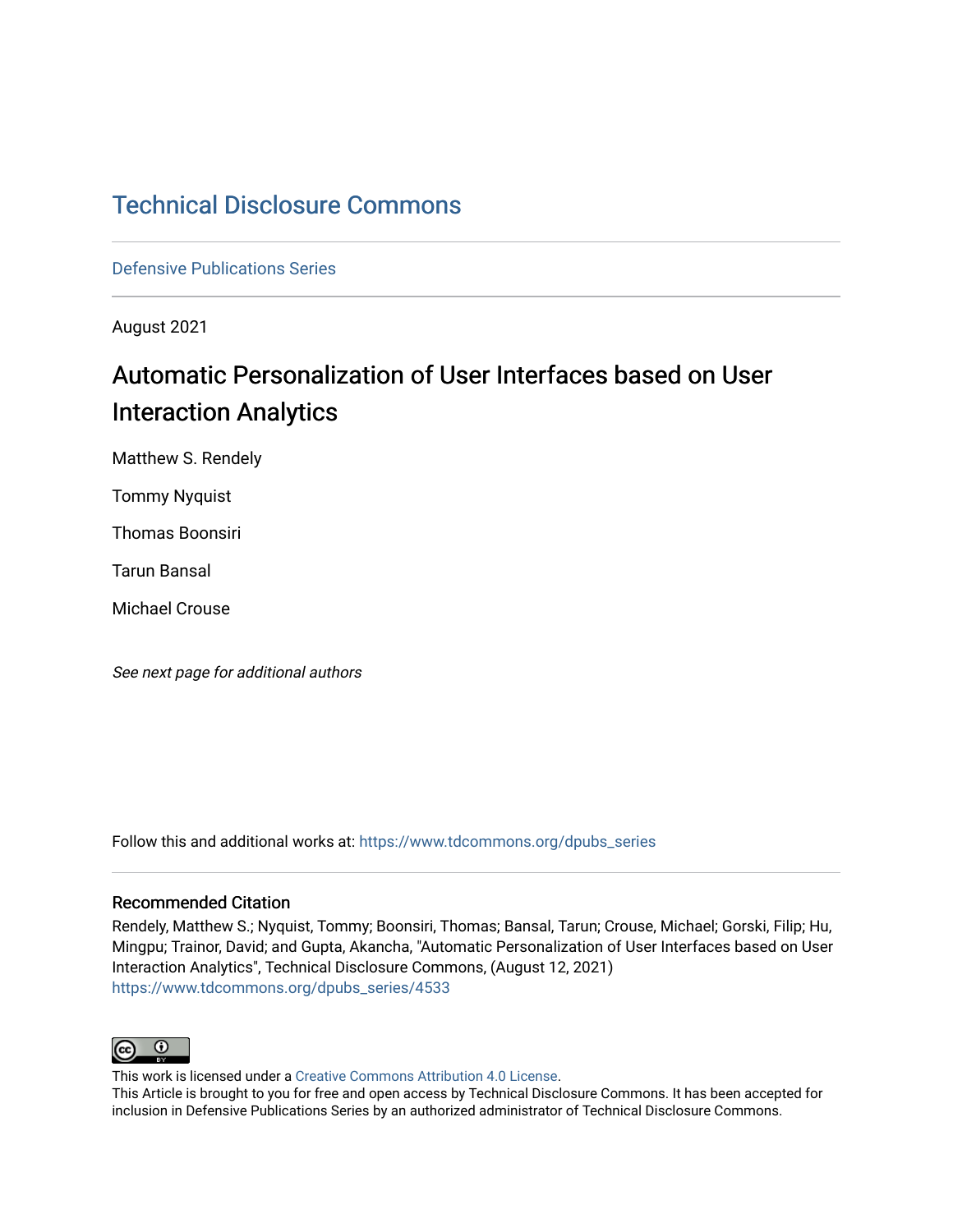### Inventor(s)

Matthew S. Rendely, Tommy Nyquist, Thomas Boonsiri, Tarun Bansal, Michael Crouse, Filip Gorski, Mingpu Hu, David Trainor, and Akancha Gupta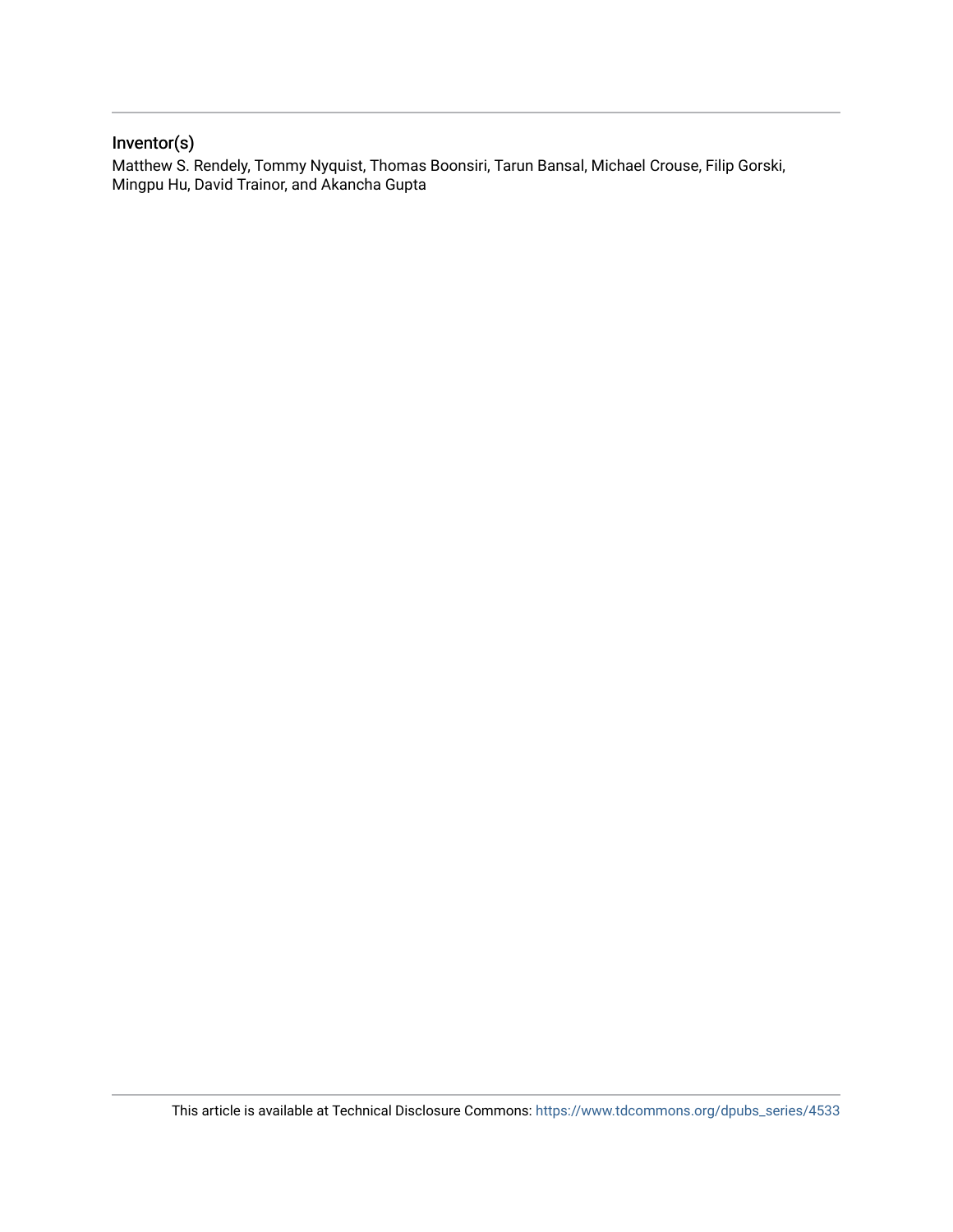## **Automatic Personalization of User Interfaces based on User Interaction Analytics**  ABSTRACT

The default user interface (UI) of software applications is the same for all users, even though users differ in terms of their needs and preferences for using the software. UI customization is typically limited to the most advanced and/or highly active users. As a result, a significant proportion of users of a software do not reap the benefits of having a UI that is personalized to them. This disclosure describes techniques to determine and present a personalized UI to each user or an application, with the user's permission. UI personalization is performed based on analytics of user-permitted data of user interaction and other relevant information. The analysis can be performed by a suitably trained machine learning model which outputs the optimal personalized UI for each user. Model training and execution is performed on the user device, and if the user permits, on a server that trains the model based on aggregated, non-identifiable user data.

### KEYWORDS

- User Interface (UI)
- User interaction data
- Application telemetry
- UI personalization

#### **BACKGROUND**

Different users of a software application differ in terms of their needs and preferences for using the software. However, the default user interface (UI) of software applications is the same for all users. While some applications include features for users to customize the UI, the use of such customizations is typically limited to the most advanced and/or highly active users. As a

- UI Customization
- User preferences
- Custom interface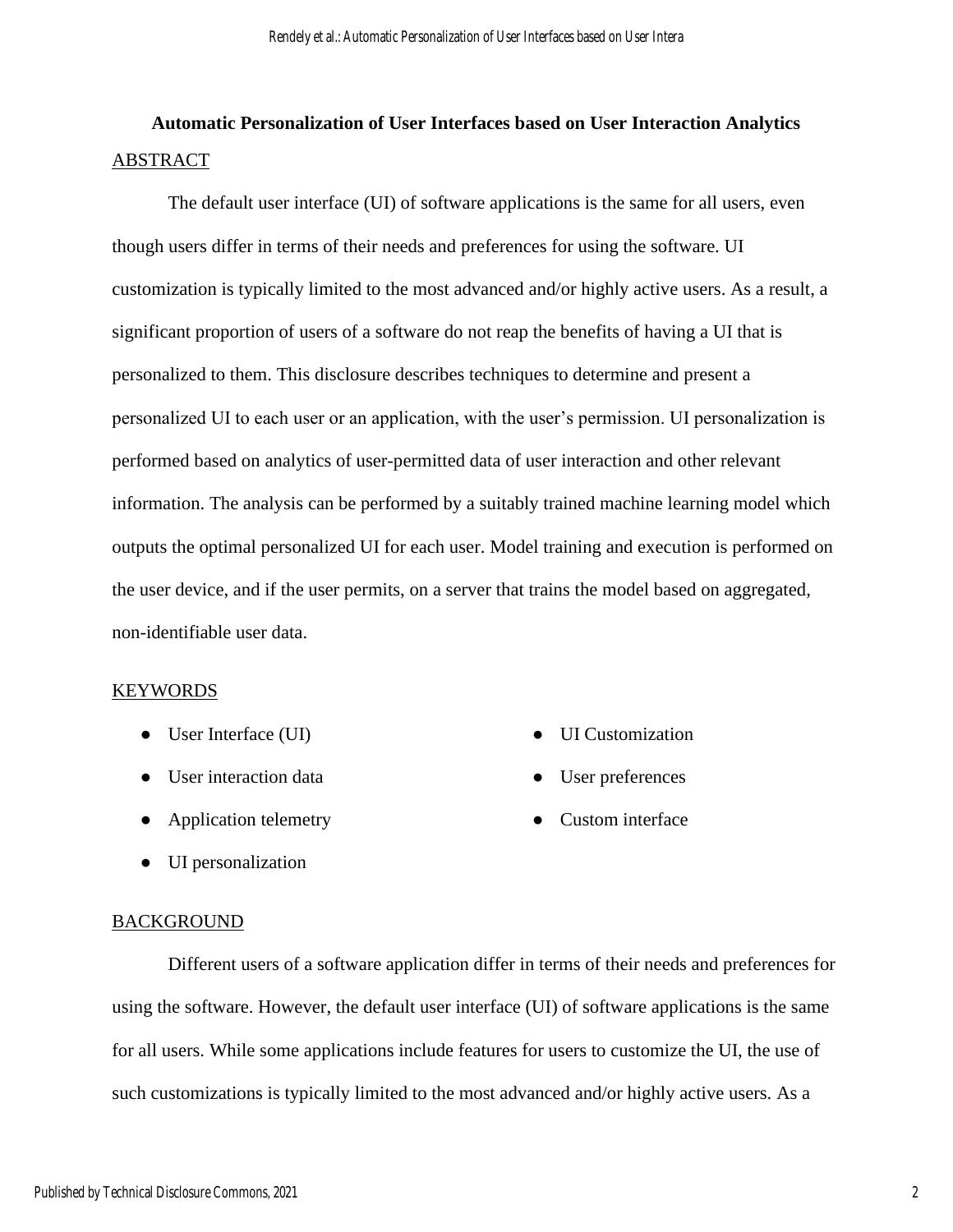result, a significant proportion of users of a software do not reap the possible benefits of having a UI that is more personalized to their unique needs, preferences, and practices.

#### DESCRIPTION

This disclosure describes techniques to automatically determine and present a personalized UI to each user or an application, with the user's permission. Therefore, users can use the application with a personalized UI that is optimized for their own specific needs, practices, and preferences.

If users permit, personalization of the UI for each user is achieved by obtaining analytics of user interaction with the application coupled with other relevant information. With user permission, user interaction analytics and other relevant information are input to a suitably trained machine learning model that outputs the optimal personalized UI for each user.

For example, if telemetry data of the user of a web browser obtained with permission indicates that the user frequently invokes menu options for translating web pages from German to English, the output of the trained machine learning model can result in the addition of a "German-to-English" button to the browser toolbar for that user. The user can then use the added button on the personalized toolbar to translate web pages from German to English with a single click. On the other hand, users who rarely or never perform German-to-English translation of web pages are not provided with such a translate button in their browser toolbars, thus avoiding cluttering their UIs with buttons they are unlikely to need.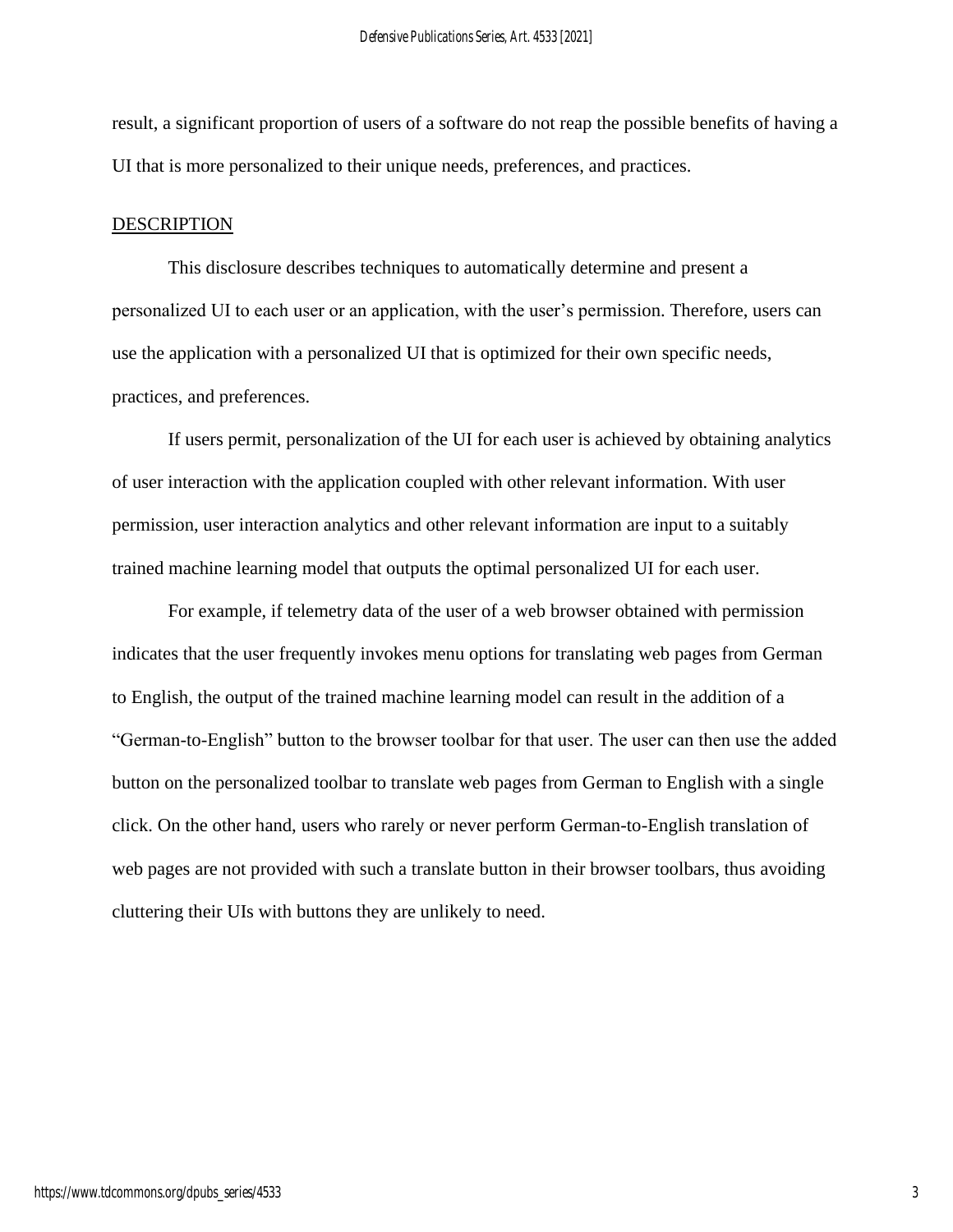

**Fig. 1: Determining and presenting a personalized UI based on analytics of user interaction**

Fig. 1 shows an example of operational implementation of the techniques described in this disclosure. A user interacts with an application (104) via a device (102). Analytics of the user's interaction with the application (106) are performed/obtained with user permission and stored locally on the device. If the user permits, the analytics can be provided to a server (122) that stores aggregated anonymized analytics across users (114). A model is trained and refined (116) based on the aggregated analytics and other relevant parameters for user segmentation (118), e.g., such as region of use.

The segmentation parameters and the trained machine learning model (112) are relayed to the user device for local execution. Contextual information (108) obtained from the device with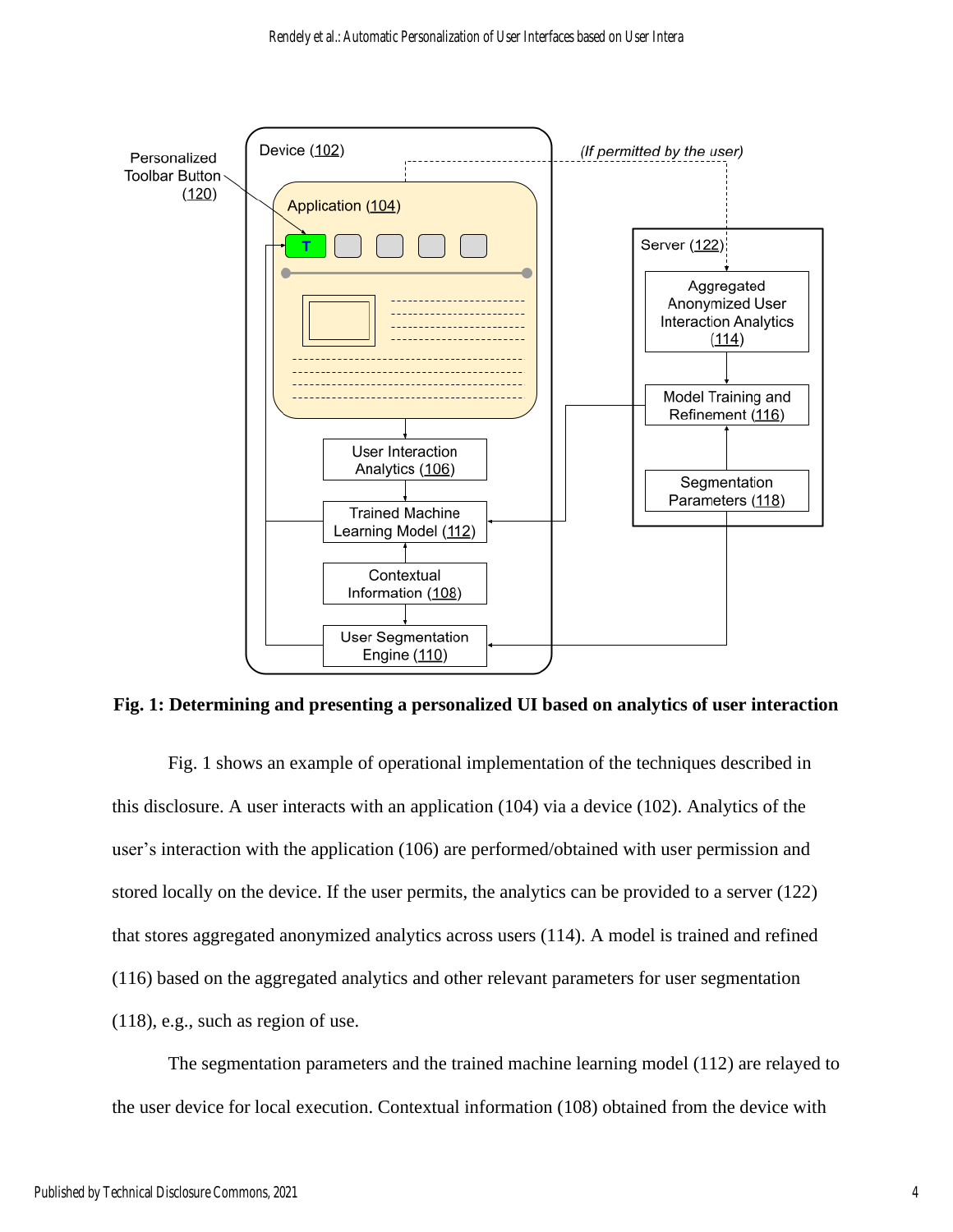user permission is included as input to the locally executed segmentation engine (110) and trained machine learning model. The output of the segmentation engine is used for broad UI customization for the specific user bucket. Output of the trained machine learning model based on the local user interaction analytics and contextual information are employed for further personalization of the application UI for the specific user. For instance, as Fig. 1 shows, the automated personalization operation results in the addition of a button (120) to the user's application toolbar to enable the user to perform frequently invoked tasks, such as translating content.

If users permit, the user interaction analytics and other contextual and preference information can be relayed (after removal of all identifiable information) to a server for storage, analysis, and model execution. The use of a server with user permission can enable faster and more efficient operation. Moreover, if users permit, the server-side model can be refined based on anonymized usage and preference data pooled across a large number of users, obtained with permission from each of the users.

Alternatively, the techniques can be implemented such that data about a user's interactions, preferences, and context is confined to the user's device. In such cases, the trained model and/or decision logic for deriving the personalized UI is obtained from the server and stored on the user's device. Moreover, the server can relay information to the client about specific data to obtain and store on the device with user permission in order to provide suitable input for client-side model execution. For instance, the client device can be instructed to obtain the number of times per day the user invokes the search function of the application and store it locally on the device temporarily, e.g., for a month. The number of searches per day can then be

5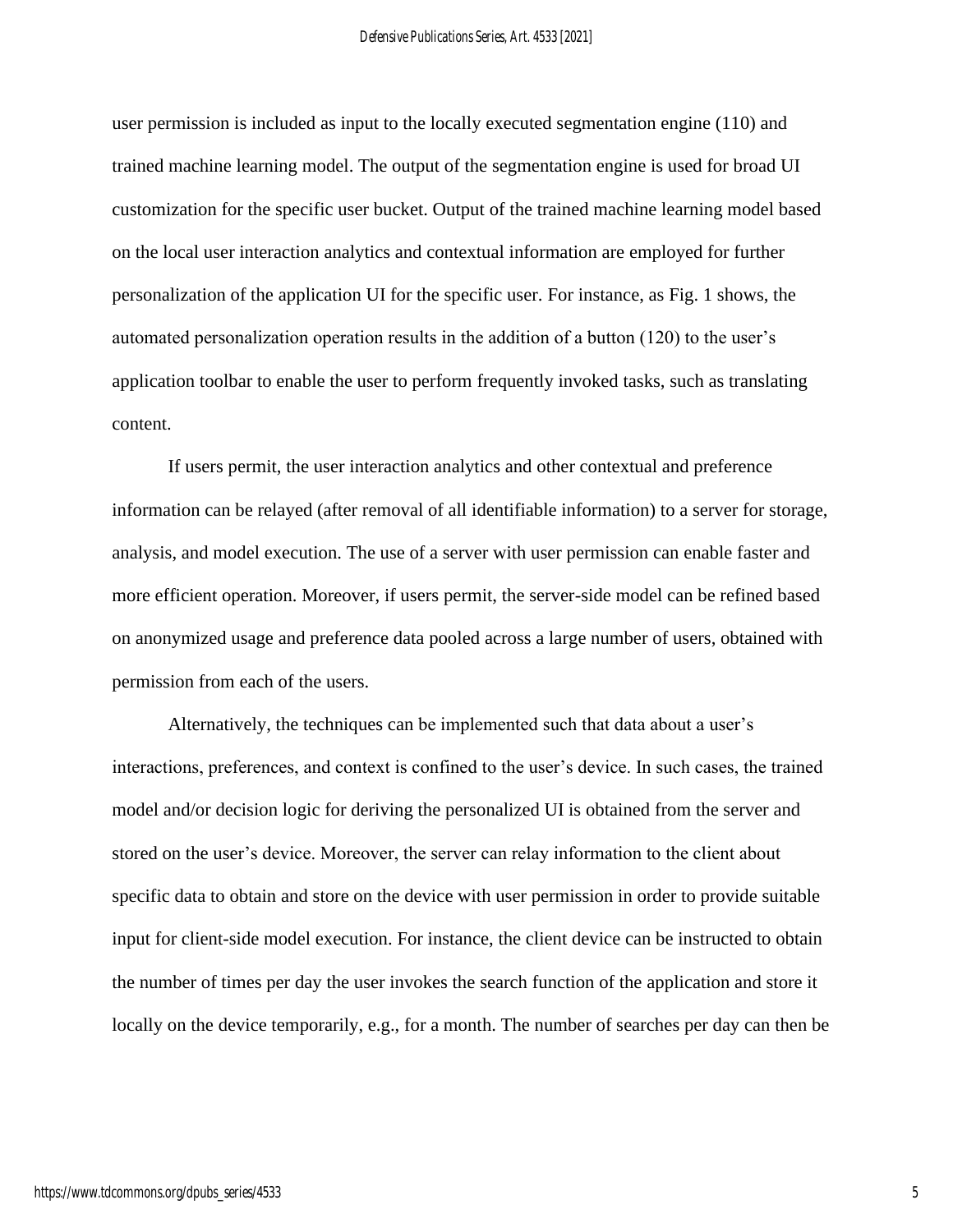used as part of the input to the model executed on the client-side to personalize the UI for the user with permission.

Further, with the user's permission, client-side UI personalization can optionally obtain and use additional relevant information from the server. For example, with user permission, the server can provide information such as UI preferences common to users in a region, UI choices optimally suited for specific device types or application versions, etc. Such information can be derived by the server from aggregated anonymous user data obtained with permission.

With user permission, the described techniques can be implemented to work alongside UI customizations derived via other sources, such as regional defaults, segmentation of users into various predefined buckets based on preferences, practices, and context, etc. In such cases, implementation of the techniques can serve to refine and focus the broader customization derived via such sources.

Users can choose whether they wish to permit an application to present a personalized UI and can turn off the feature entirely. Moreover, the techniques can be implemented such that users can decide separately on personalization of different UI components, such as toolbars, buttons, menus, information hierarchy, backgrounds, etc. In such cases, automated UI personalization as described in this disclosure is applied only to the specific components of the UI chosen by users. All other UI components are presented as usual based on default settings or manual configuration.

The techniques described in this disclosure can be employed for automated personalization of the UI of any software, such as a standalone application, an online service or platform, an operating system, etc. Implementation of the techniques with user permission can enable all users to benefit from personalized UI optimally suited for their specific needs,